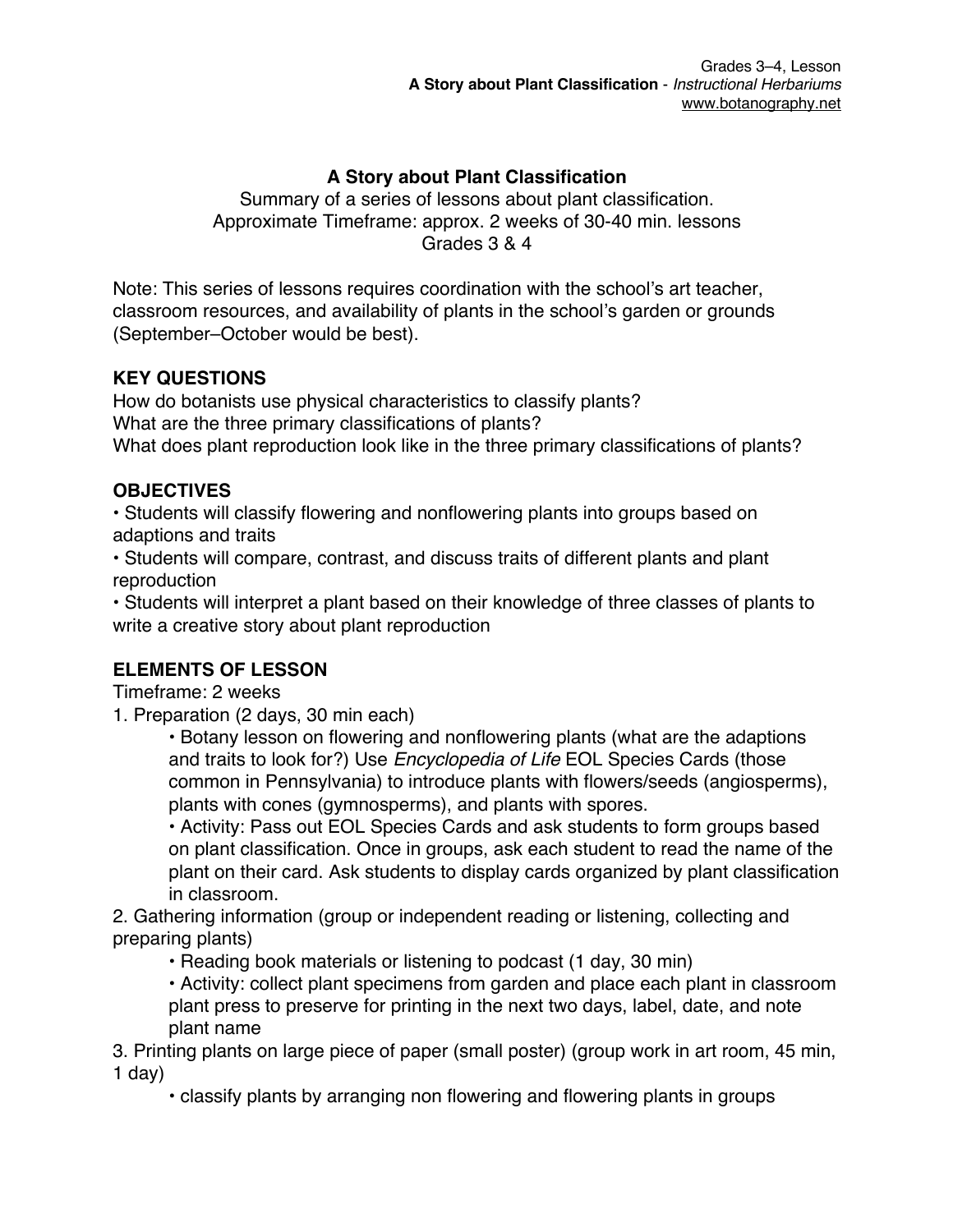• students work together to print images of the fronts and backs of the plants (2 prints each group)

• teacher duplicates pages of plant prints for future independent analysis by each student

4. Analysis (classroom group and independent work, 2 days)

• Using prints, compare, contrast and discuss the traits of different plants (in groups discuss key traits of plants on prints, use EOL Species Cards as guides.) • Annotate observations and key traits about each plant on copies of prints

(independent work)

5. Creative Interpretation (classroom independent work, 2 +1 days)

• OPTION 1: Pick one classification of a plant and tell a story of its reproduction: spore bearing, Gymnosperm (cone bearing), Angiosperm (flower bearing).

Imagine and describe the reproductive life of the plant. (One paragraph.)

• OPTION 2: Pick one plant and describe its shape, form, and reproductive parts. (analytical writing)

• OPTION 3: Talk to your plant. Tell your plant a story about yourself as a seed, cone, or spore.

• Student display of all prints and stories

### **MATERIALS**

1. EOL Plant Species Cards (Deck made of plants found on school grounds and in school garden)

- 2. Plant Press and plant printing supplies
- 3. Book for group and independent reading.

**•** *The Secret Lives of Plants*, Janet Slingerland, Oksana Kemarskaya (Illustrator)  $(K-6)$ 

**•** *Botanicum*, Katie Scott (Illustrator), Kathy Willis (author) (K–6)

**•** *Botanicum Activity Book*, Katie Scott (Illustrator), Katherine Willis (author) (K–6)

**•** *Plants: Flowering Plants, Ferns, Mosses, and Other Plants*, Sshar Levine,

Leslie Johnstone (K–6)

**•** *Investigating plant life cycles*, Lisa J. Amstutz. (hoopla digital audio-book, 2–6) 4. Podcasts for group or independent listening

**•** "Tulips, *Tulipa*", Interview of Dutch geneticist and gardener Ben Zonneveld about the genetics of Tulips and how he propagates Tulips. (5 minutes) (https://education.eol.org/podcasts )

**•** Clair at *Brilliant Botany* (https://www.brilliantbotany.com/about ) You Tube (https://www.youtube.com/user/BrilliantBotany/featured ): "The Story of Roses," "How to Press a Plant," & "Five Botany Facts"

# **ALIGNMENTS WITH EDUCATIONAL STANDARDS**

**1. Pennsylvania Common Core**